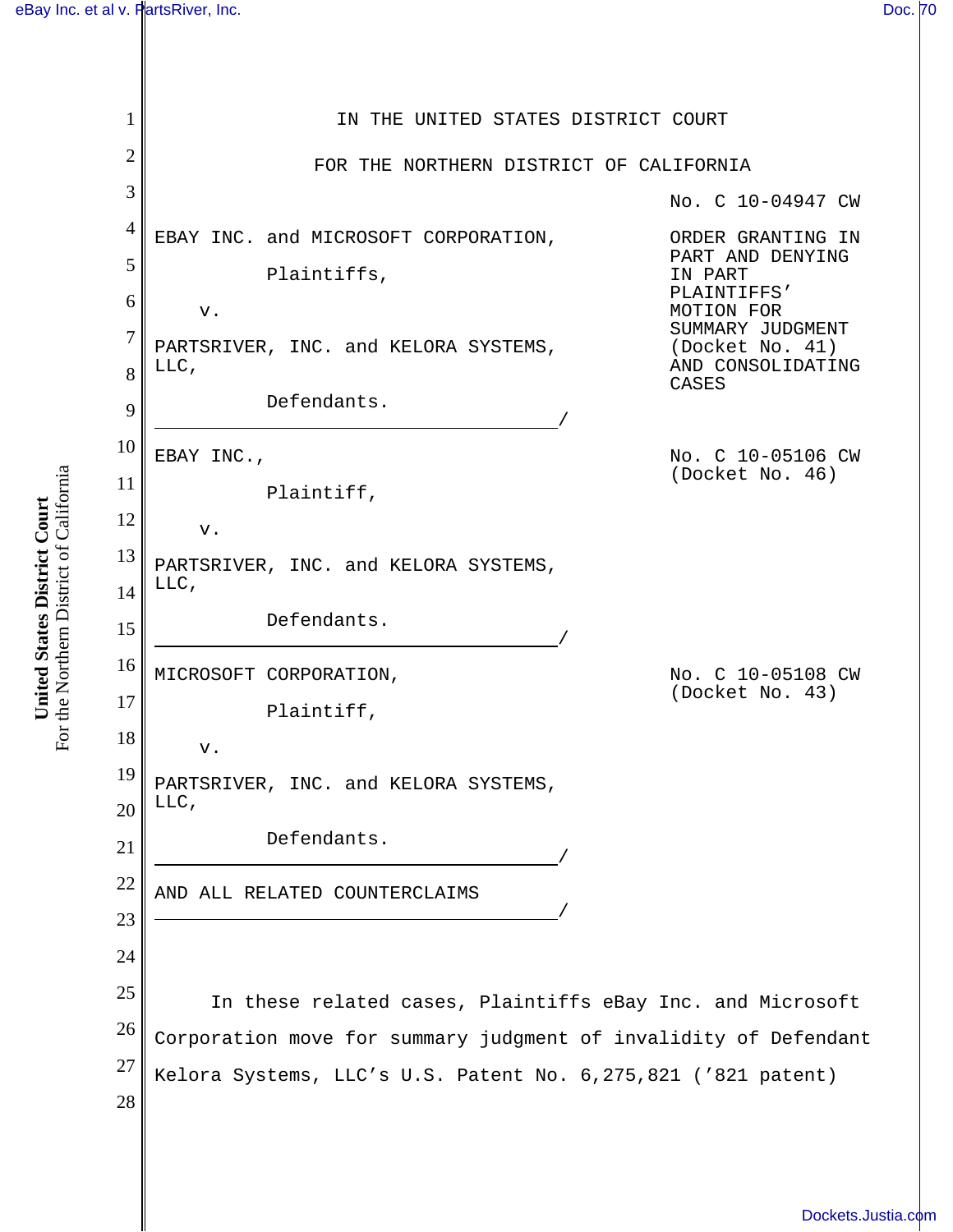6

1 2 3 4 5 and/or for summary adjudication that the '821 patent cannot give rise to liability for infringement before November 2, 2010. Kelora opposes the motion. The motion was heard on May 5, 2011. Having considered oral argument and the papers submitted by the parties, the Court GRANTS Plaintiffs' motion in part and DENIES it in part.

## BACKGROUND

7 8 9 10 11 12 13 14 15 16 17 18 19 The '821 patent, which is entitled, "Method and System for Executing a Guided Parametric Search," claims a "process for identifying a single item from a family of items." '821 patent, Abstract. The invention is intended "to provide a guided parametric search to isolate a subfamily of items within a family of items based on alternatives associated with each item." Id. 3:36-39. The patent specification describes two embodiments of the invention: (1) an embodiment that runs on a single, local computer, see id. 5:50-18:9; and (2) an embodiment that runs over the Internet and requires a server and client computer, see id. 18:10-19:34. Over the Internet, "the invention . . . may be used as an electronic catalog, providing an electronic alternative to updating and distributing product and/or service information."  $Id. 4:6-9$ .

20 21 22 23 24 25 26 27 A previous iteration of the '821 patent was at issue in PartsRiver, Inc. v. Shopzilla, Inc., Case No. C 09-0811 CW. There, PartsRiver, the previous owner of the '821 patent, charged eBay and Microsoft with infringement. eBay and Microsoft counterclaimed for judgment of non-infringement and invalidity. The Court held that the patent's claim 1 and claim 2, which was dependent on claim 1, were invalid based on the on-sale bar, 35 U.S.C. § 102(b). On September 18, 2009, PartsRiver appealed the Court's judgment of

 $\begin{array}{|c|c|c|c|c|}\n \hline\n 28 & 2 \\
\hline\n \end{array}$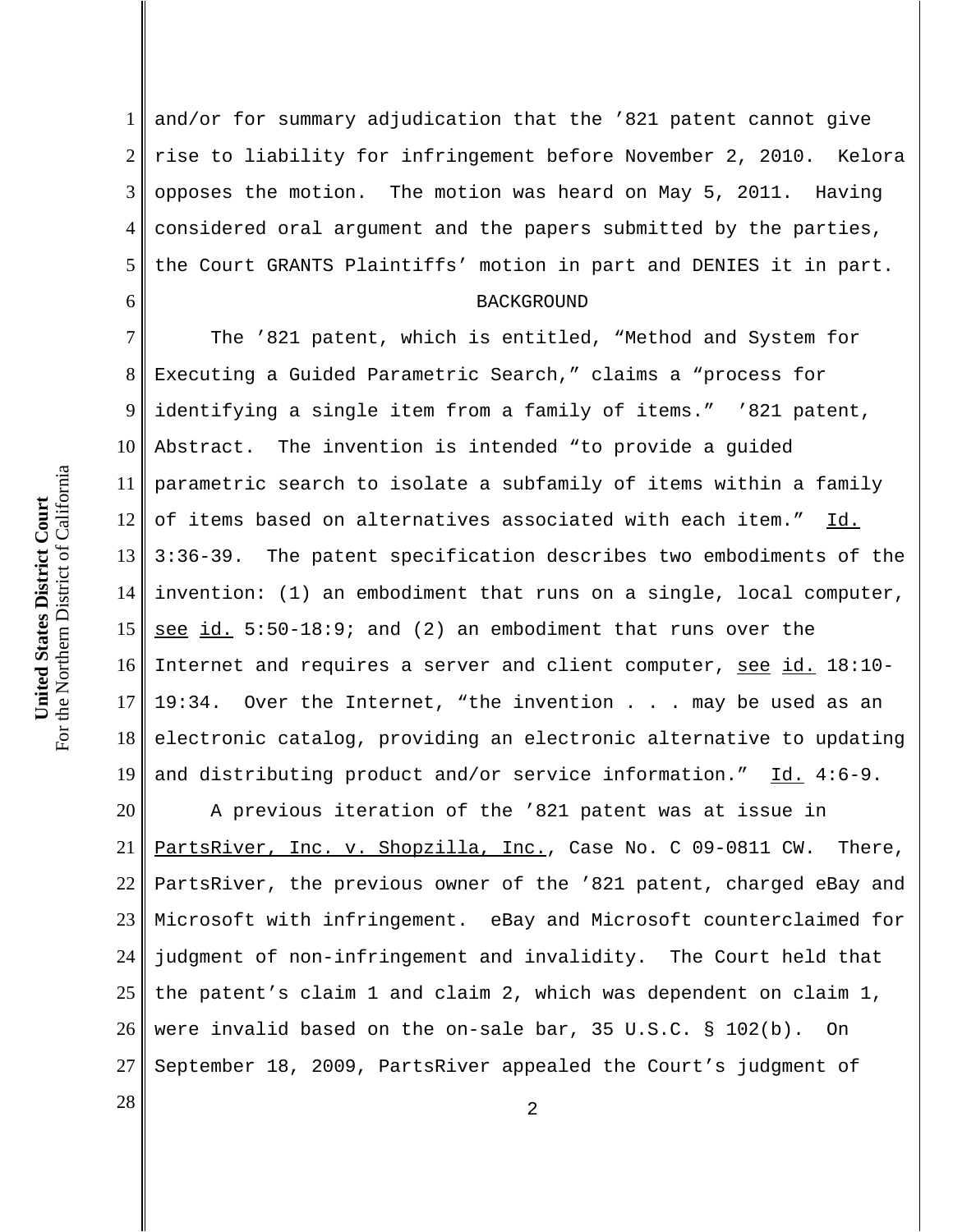1 invalidity to the Federal Circuit.

2 3 4 5 6 7 8 9 10 11 12 13 While litigation before this Court was ongoing, the U.S. Patent and Trademark Office (PTO) was conducting an ex parte reexamination of claims 1 and 2. There, the patent examiner initially rejected claims 1 and 2 as being clearly anticipated by prior art. PartsRiver sought reconsideration of this conclusion, arguing the prior art clearly did not teach the subject matter contained in claim 1. The patent examiner dismissed PartsRiver's arguments, concluding that PartsRiver relied on features that did not appear in the language of the claims subject to reexamination. On or about September 18, 2009, PartsRiver appealed the patent examiner's final rejection to the Board of Patent Appeals and Interferences (BPAI).

14 15 16 17 18 19 During the pendency of its appeals to the Federal Circuit and the BPAI, PartsRiver proposed amending claim 1 and adding a ninth claim to the '821 patent. PartsRiver's amendments to claim 1 necessarily changed dependent claim 2. PartsRiver's additions to and deletion from claim 1, which are indicated below in underlined and stricken text respectively, were as follows:

A method for assisting a user in identifying a subfamily of items within a family of items said method performed with a server connected to a client computer through a computer network, comprising the steps of:  $\ldots$ . (h) accepting a second selection criteria

comprising from said client computer via said computer network at said server wherein the second selection criteria comprises a resubmission to the server of the alternative or alternatives of the first selection criteria plus at least one alternative selected from the revised feature screen, . . .

27 Pls.' Mot. for Summ. J, Ex. 2, at 1:25-52. In relevant part,

 $\begin{array}{|c|c|c|c|c|}\n \hline\n 28 & 3 \\
\hline\n \end{array}$ 

For the Northern District of California For the Northern District of California United States District Court **United States District Court**

20

21

22

23

24

25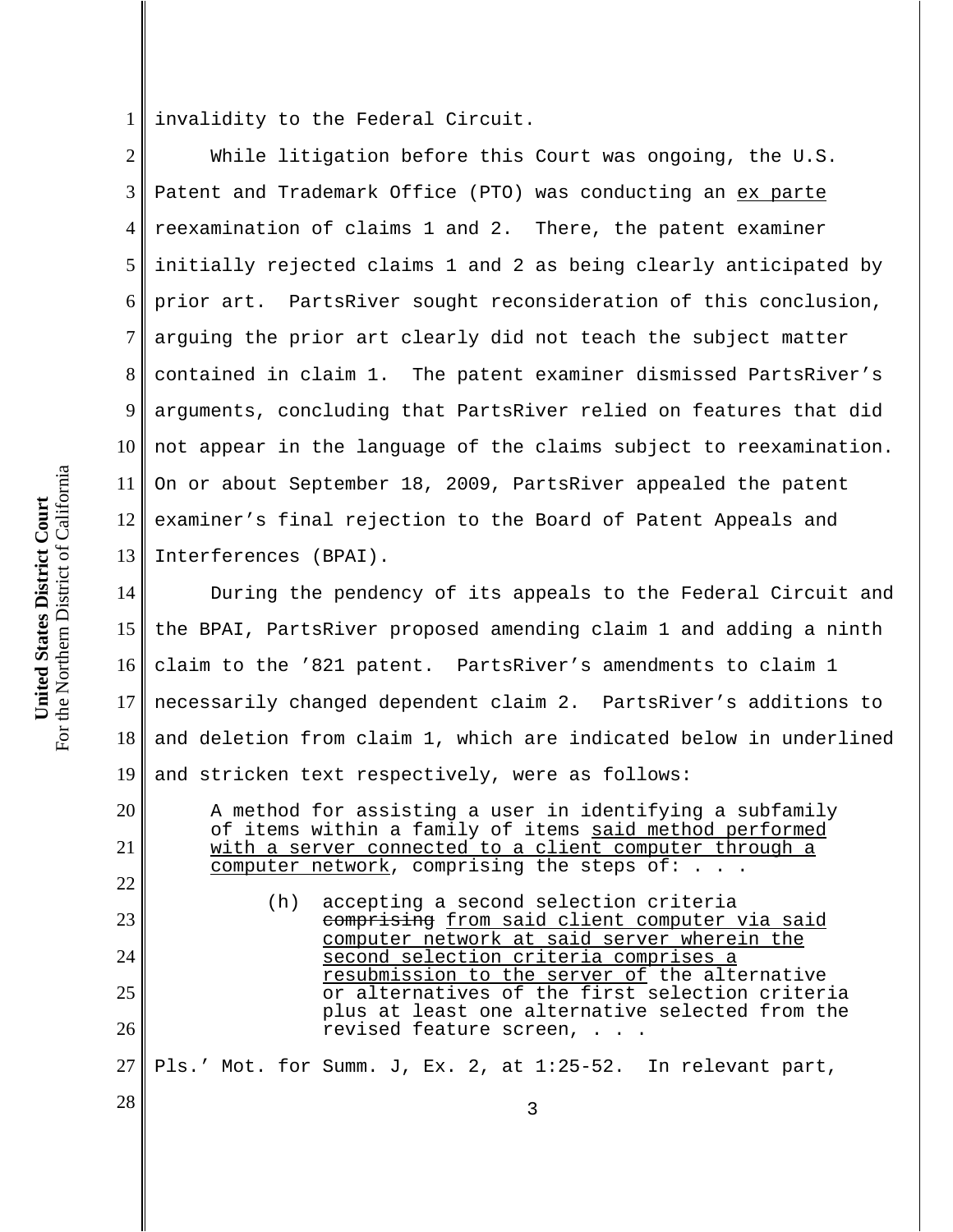For the Northern District of California For the Northern District of California United States District Court **United States District Court**

2

3

4

5

6

7

8

9

10

11

12

13

14

15

16

17

18

28

1 PartsRiver's new claim 9 discussed,

> A method for assisting a user in identifying a subfamily of items within a family of items, the method comprising the following steps which are performed with a server connected to a computer network: . . .

- (d) receiving and accepting a first selection criteria of at least one alternative from said client computer, said first selection criteria being received by said server from said client computer via said computer network, . . .
- (h) receiving and accepting a second selection criteria from said client computer via said computer network, in which said second selection criteria comprises (1) a resubmission by said client computer of the alternative or alternatives of the first selection criteria along with (2) at least one alternative selected from the revised feature screen, . . . .

Id. at 2:8-41. The patent examiner deemed claim 1, as amended, and new claim 9 to be patentable. Thereafter, PartsRiver's BPAI appeal was dismissed. And, after a reexamination certificate for the '821 patent issued on November 2, 2010, PartsRiver filed a motion to dismiss its appeal of this Court's judgment, which the Federal Circuit granted. $<sup>1</sup>$ </sup>

19 20 21 22 23 24 25 Plaintiffs filed these related cases in November and December 2010, seeking declarations of non-infringement, invalidity and intervening rights. On PartsRiver's motion, the Court dismissed Plaintiffs' claims against PartsRiver because it disavowed any remaining interest in the '821 patent. Kelora, now the sole Defendant in these actions, has counterclaimed against Plaintiffs for infringement of the '821 patent.

<sup>26</sup> 27 <sup>1</sup> The Federal Circuit remanded to this Court PartsRiver's request to vacate the judgment of invalidity. The Court denied PartsRiver's motion.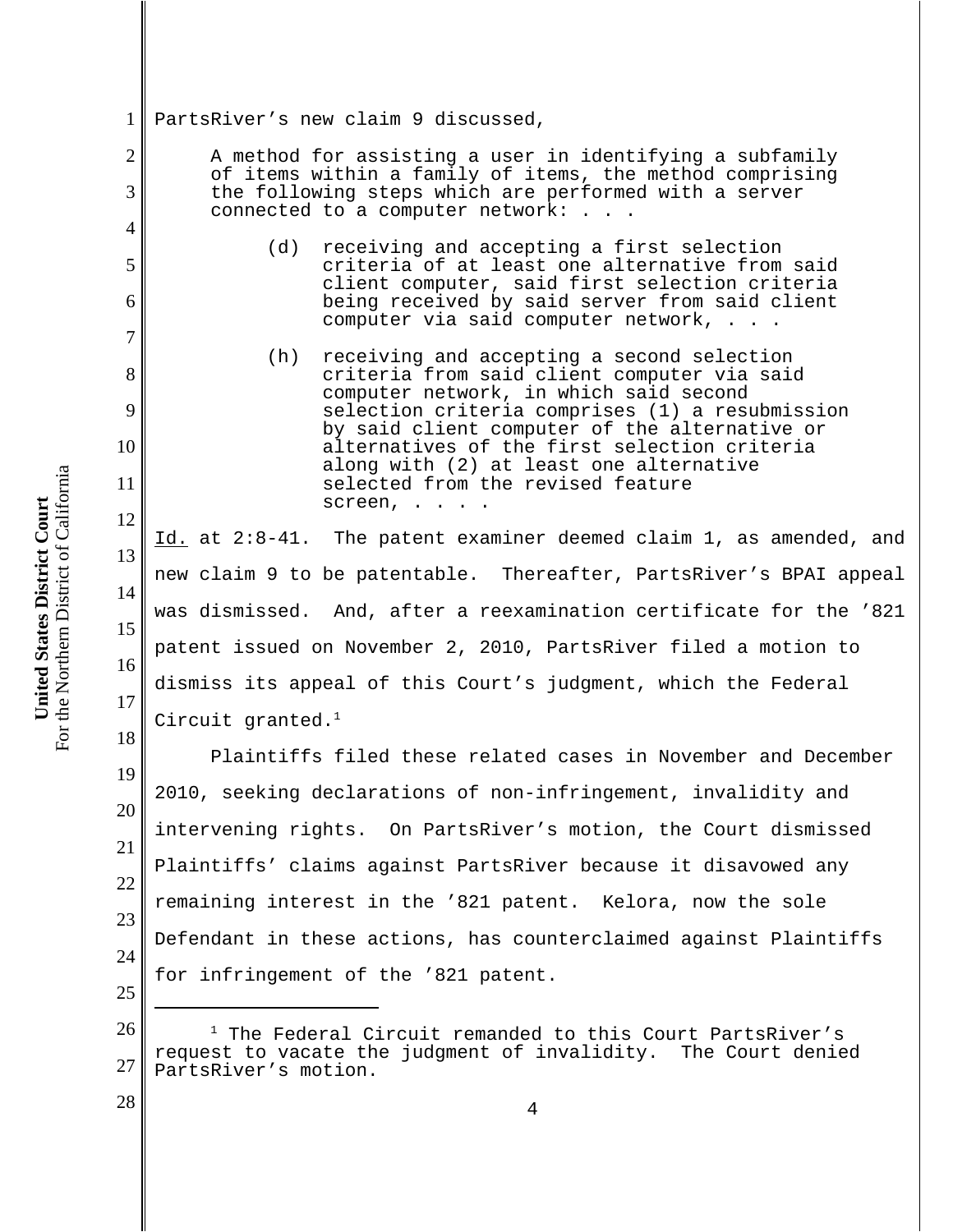| 1              | LEGAL STANDARD                                                                                                      |
|----------------|---------------------------------------------------------------------------------------------------------------------|
| $\overline{2}$ | Summary judgment is properly granted when no genuine and                                                            |
| 3              | disputed issues of material fact remain, and when, viewing the                                                      |
| $\overline{4}$ | evidence most favorably to the non-moving party, the movant is                                                      |
| 5              | clearly entitled to prevail as a matter of law. Fed. R. Civ. P.                                                     |
| 6              | 56; Celotex Corp. v. Catrett, 477 U.S. 317, 322-23 (1986);                                                          |
| 7              | Eisenberg v. Ins. Co. of N. Am., 815 F.2d 1285, 1288-89 (9th Cir.                                                   |
| 8              | $1987$ ).                                                                                                           |
| 9              | DISCUSSION                                                                                                          |
| 10             | Identity Between Claims Contained in Amended '821 Patent and<br>$\mathsf{T}$ .<br>Claims Held Invalid By This Court |
| 11             | Plaintiffs argue that claims 1, 2 and 9 of the '821 patent, as                                                      |
| 12             | amended, are identical in scope to original claims 1 and 2, which                                                   |
| 13             | the Court held to be invalid. Thus, Plaintiffs argue, the Court's                                                   |
| 14<br>15       | invalidity judgment in PartsRiver applies in these actions.                                                         |
| 16             | Plaintiffs cite PartsRiver's contention that, "although the text of                                                 |
| 17             | claim 1 has been altered by amendment, the claim scope is legally                                                   |
| 18             | identical to that of originally issued claim 1." Pls.' Mot. for                                                     |
| 19             | Summ. J., Ex. 28, at 7. Kelora claims that they are not identical.                                                  |
| 20             | PartsRiver's assertion does not establish, as a matter of law,                                                      |
| 21             | that the Court's previous invalidity judgment applies to amended                                                    |
| 22             | claims 1 and 2 and new claim 9. Indeed, Plaintiffs acknowledge                                                      |
| 23             | that the claims are not identical in scope, noting that                                                             |
| 24             | PartsRiver's amendments "narrowed claims 1 and 2 to overcome the                                                    |
| 25             | rejection based on the Granacki prior-art reference." Pls.' Mot.                                                    |
| 26             | for Summ. J. at 10:28-11:1. Further, that the examiner deemed the                                                   |
| 27             | claims to be patentable only after they were amended suggests a                                                     |

**United States District Court**<br>For the Northern District of California For the Northern District of California **United States District Court**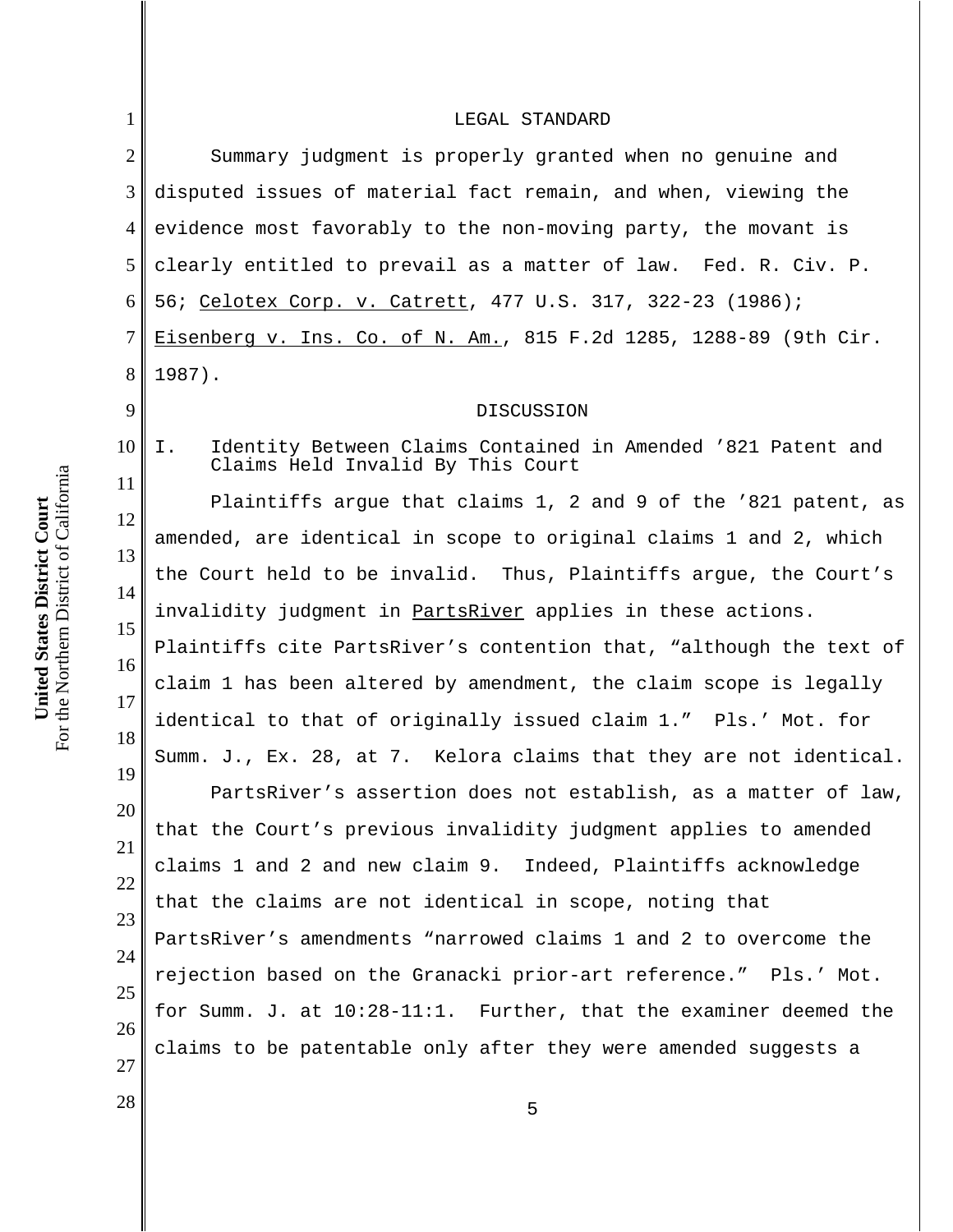For the Northern District of California For the Northern District of California United States District Court **United States District Court**

6

1 lack of identity.

2 3 4 5 Accordingly, Plaintiffs' motion is denied insofar as it seeks summary adjudication that amended claims 1 and 2 and new claim 9 are identical in scope to original claims 1 and 2 and are invalid as a result.

II. Limitations on Liability Based on 35 U.S.C. § 252

7 8 9 10 11 12 13 14 The owner of a "reexamined patent is entitled to infringement damages, inter alia, for the period between the date of issuance of the original claims and the date of issuance of the reexamined claims if the original and reexamined claims are 'identical.'" Laitram Corp. v. NEC Corp., 163 F.3d 1342, 1346 (Fed. Cir. 1998) (citing 35 U.S.C. §§ 252, 307(b) (1994)). "Reexamined claims are 'identical' to their original counterparts if they are 'without substantive change.'" Laitram, 163 F.3d at 1346.

15 16 17 18 19 20 21 22 23 24 25 26 27 "There is no absolute rule for determining whether an amended claim is legally identical to an original claim." Bloom Eng'g Co., Inc. v. N. Am. Mfg. Co., Inc., 129 F.3d 1247, 1250 (Fed. Cir. 1997). Amendments that simply clarify a claim or make the claim "more definite without affecting its scope" are generally viewed as "identical" for the purposes of section 252. Id. (citation omitted). However, "a claim amendment made during reexamination following a prior art rejection is not per se a substantive change." Laitram, 163 F.3d at 1347 (citation omitted). "Determination of whether a claim change during reexamination is substantive requires analysis of the scope of the original and reexamined claims in light of the specification, with attention to the references that occasioned the reexamination, as well as the

 $\begin{array}{c|c|c|c|c} \hline \text{28} & \text{6} \end{array}$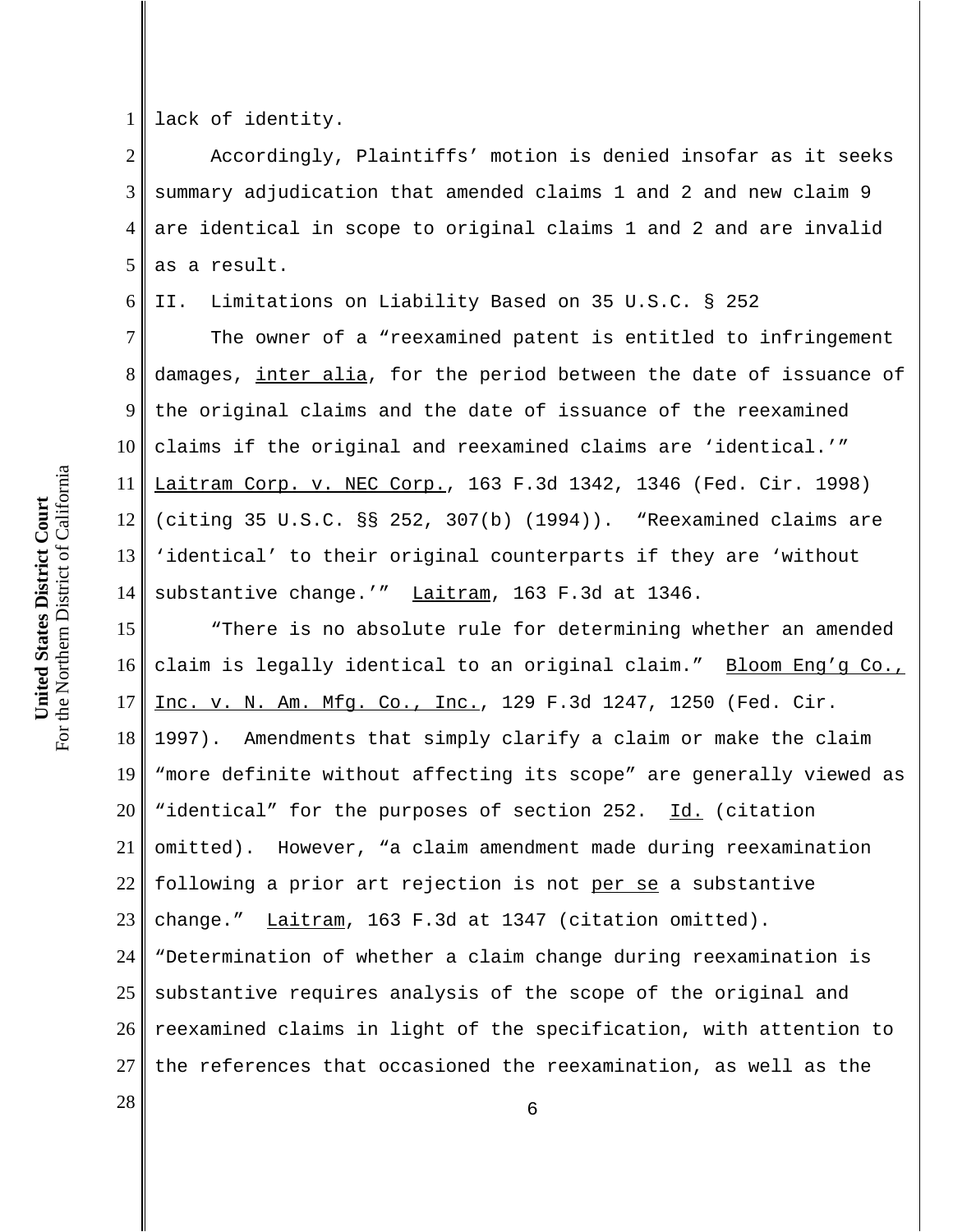1 2 prosecution history and any other relevant information." Bloom, 129 F.3d at 1250.

3 4 5 6 7 8 9 Whether amended claims are identical in scope to the original claims is a question of law.  $Lairam$ , 163 F.3d at 1346-47. "This rule flows from the general principle that 'the interpretation and construction of patent claims, which define the scope of the patentee's rights under the patent, is a matter of law, exclusively for the court.'" Id. at 1347 (quoting Markman v. Westview Instruments, Inc., 52 F.3d 967, 970-71 (Fed. Cir. 1995)).

10 11 12 13 14 15 16 17 18 19 20 21 22 23 24 A plain reading of amended claims 1 and 2 and new claim 9 shows that these claims are substantively different from original claims 1 and 2. Amended claim 1 states that the steps of the method it addresses are "performed with a server connected to a client computer through a computer network." Pls.' Mot. for Summ. J., Ex. 2, at 1:25-29. Original claim 1 did not contain this limitation, which effectively excludes the local embodiment described in the specification. $^2$  Further, original claim  $1^{\prime}\,\rm s$ language did not delineate the roles of the server and the client computer at step (h), which calls for "accepting a second selection criteria comprising the alternative or alternatives of the first selection criteria plus at least one alternative selected from the revised feature screen." Id., Ex. 1, at 19:56-59. Amended claim 1 defines these roles. The amended claim indicates that, at step (h), the client computer combines "the alternative or alternatives

26 27 <sup>2</sup> The local embodiment required only a single "computing system." See Pls.' Mot. for Summ. J., Ex. 1, at 7:1-10; see See Pls.' Mot. for Summ. J., Ex. 1, at 7:1-10; see also Danish Decl. ¶ 8 (stating that claims 1 and 9 involve steps to be performed "with a server").

25

28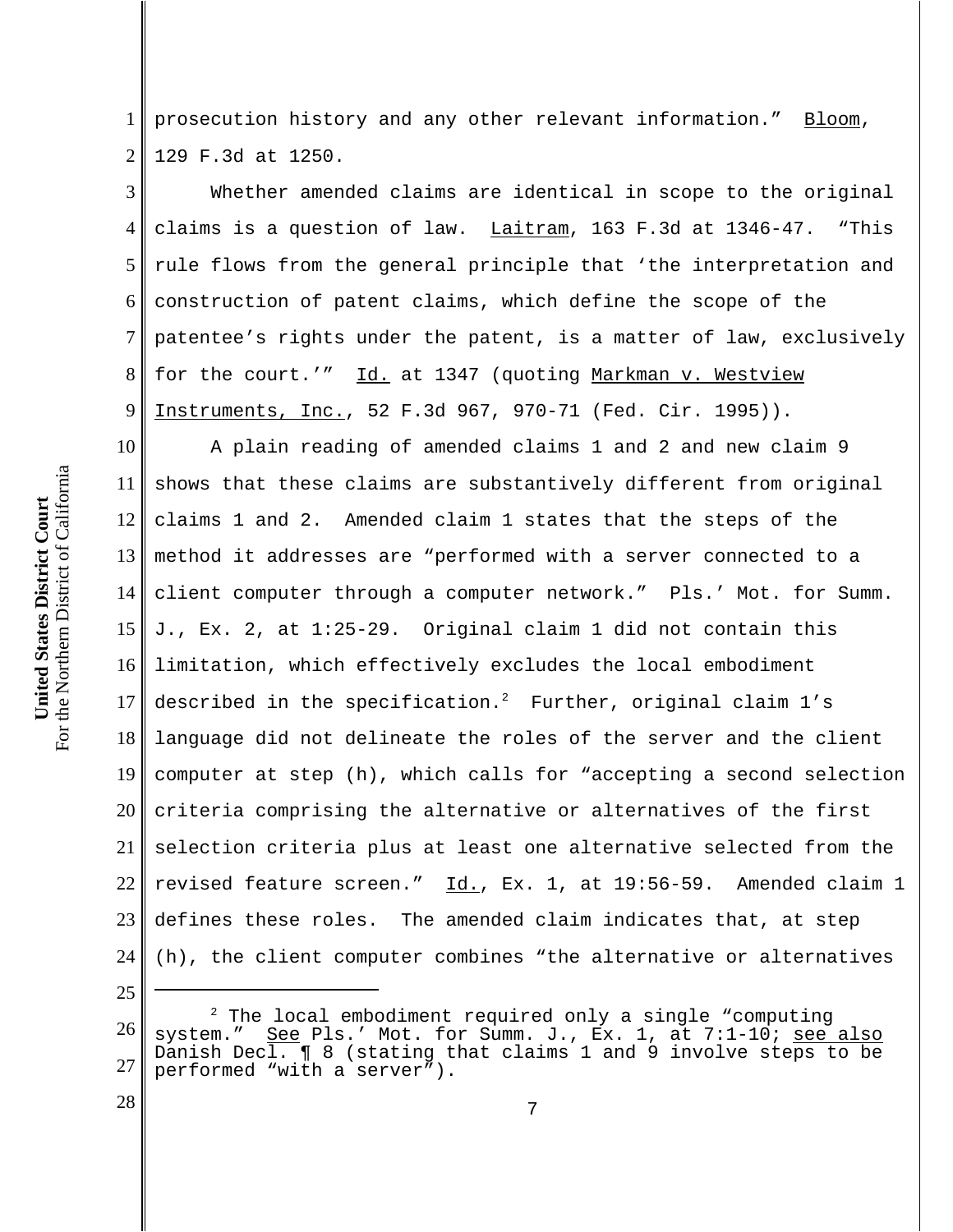1 2 3 4 5 6 7 8 9 10 of the first selection criteria plus at least one alternative selected from the revised feature screen," which, together, constitute the "second selection criteria."  $\underline{Id.}$ , Ex. 2, at 1:47-52. This "second selection criteria," in turn, is accepted by the server. See id. Because amended claim 2 is dependent on amended claim 1, it is equally different from original claim 2. New claim 9 reiterates this division of tasks between the server and client computer. Kelora does not cite any portion of the specification to argue that PartsRiver's amendments did not substantially change the scope of the original claims 1 and  $2.^3$ 

11 12 13 14 15 16 17 18 19 The reexamination proceedings further support the conclusion that PartsRiver's amendments narrowed original claim 1. The patent examiner rejected PartsRiver's argument that original claim 1 reflected these limitations, stating that "there is nothing in claim 1 about concatenation. The claim makes no reference to how the data in a search instruction is actually formatted prior to being sent to a controller to perform the selection." Id., Ex. 19, at 7. PartsRiver responded to this contention with the amendments already described.

20

21

28

Accordingly, the Court summarily adjudicates that Kelora may

For the Northern District of California For the Northern District of California United States District Court **United States District Court**

<sup>22</sup> 23 24 25 26 27  $3$  Kelora insists that it has no burden of production, arguing that Plaintiffs have the burden to show they are entitled to intervening rights under paragraph 2 of 35 U.S.C. § 252. However, on this motion, Plaintiffs are not seeking a declaration that they have intervening rights. Instead, they contend that, under paragraph 1 of section 252, Kelora is precluded from recovering damages incurred before November 2, 2010 for infringement of claims 1, 2 and 9 of the amended '821 patent. See Kaufman Co., Inc. v. Lantech, Inc., 807 F.2d 970, 976 (Fed. Cir. 1986) (stating that limitation on patentee's rights contained in paragraph 1 of section 252 "is not . . . so-called 'intervening rights' set out in the second paragraph of § 252").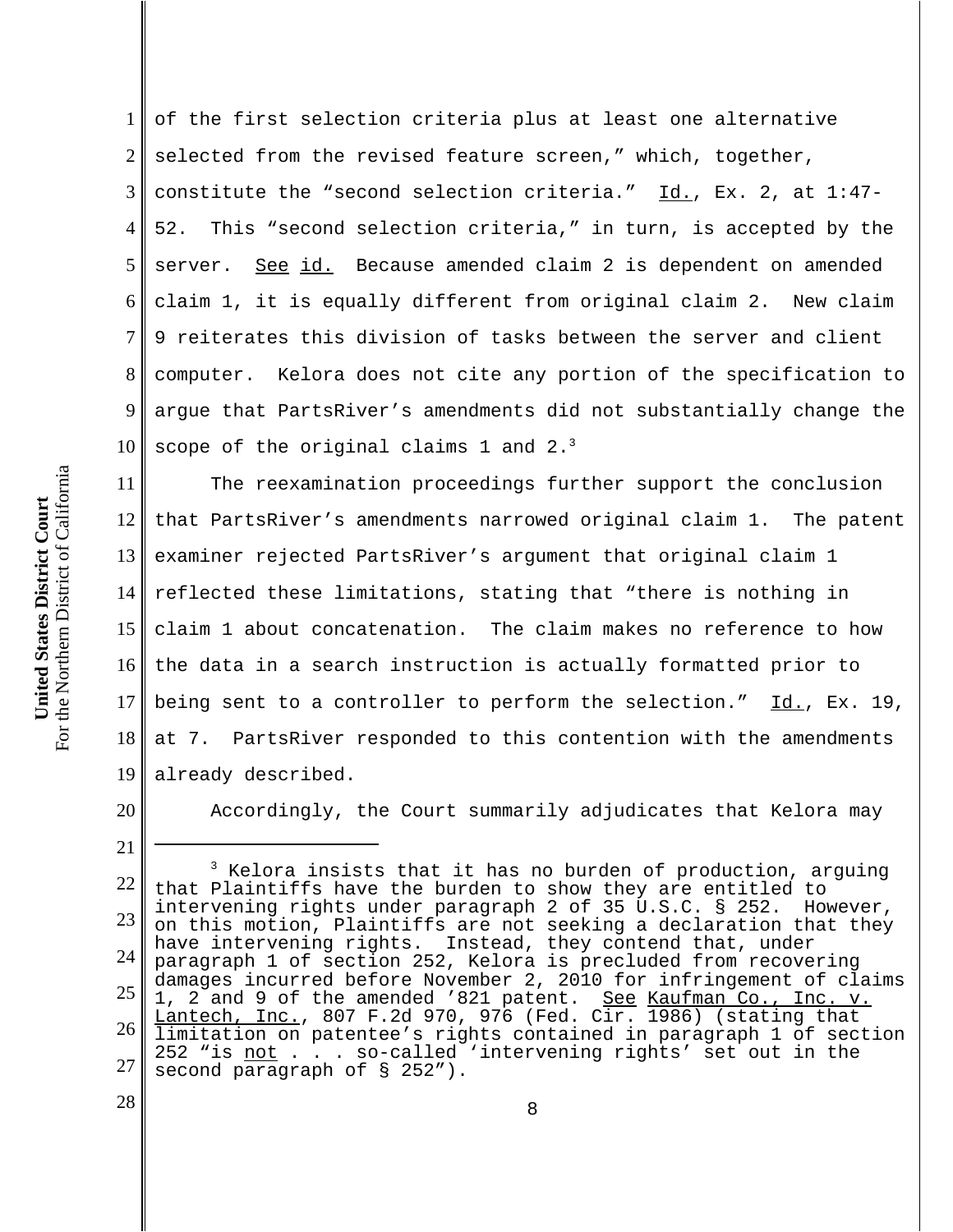1 2 not seek damages for infringement before November 2, 2010, the issue date of the ex parte reexamination certificate.

3 III. Invalidity under 35 U.S.C. § 305

4 5 6 7 8 9 10 11 12 13 14 15 16 17 18 19 20 21 Under 35 U.S.C. § 305, during the reexamination process, patent owners are permitted to add new claims in order to distinguish the invention as claimed from prior art. However, "[n]o proposed amended or new claim enlarging the scope of a claim of the patent will be permitted in a reexamination proceeding under this chapter." 35 U.S.C. § 305. Whether the scope of a claim has been impermissibly broadened on reexamination is a matter of claim construction, Quantum Corp. v. Rodime, PLC, 65 F.3d 1577, 1580 (Fed. Cir. 1995), and thus a question of law for the Court. Under section 305, "a claim of a reissue application is broader in scope than the original claims if it contains within its scope any conceivable apparatus or process which would not have infringed the original patent." In re Freeman, 30 F.3d 1459, 1464 (Fed. Cir. 1994). "A claim that is broader in any respect is considered to be broader than the original claims even though it may be narrower in other respects." Id. To overcome the presumption that patents are valid, clear and convincing evidence is required. Oakley, Inc. v. Sunglass Hut Int'l, 316 F.3d 1331, 1339 (Fed. Cir. 2003).

22 23 24 25 26 27 Plaintiffs contend that step (h) of original claim 1 provided that the user of the client computer performed the task of "accepting a second selection criteria comprising the alternative or alternatives of the first selection criteria plus at least one alternative selected from the revised feature screen." In contrast, as explained above, step (h) of amended claim 1 provides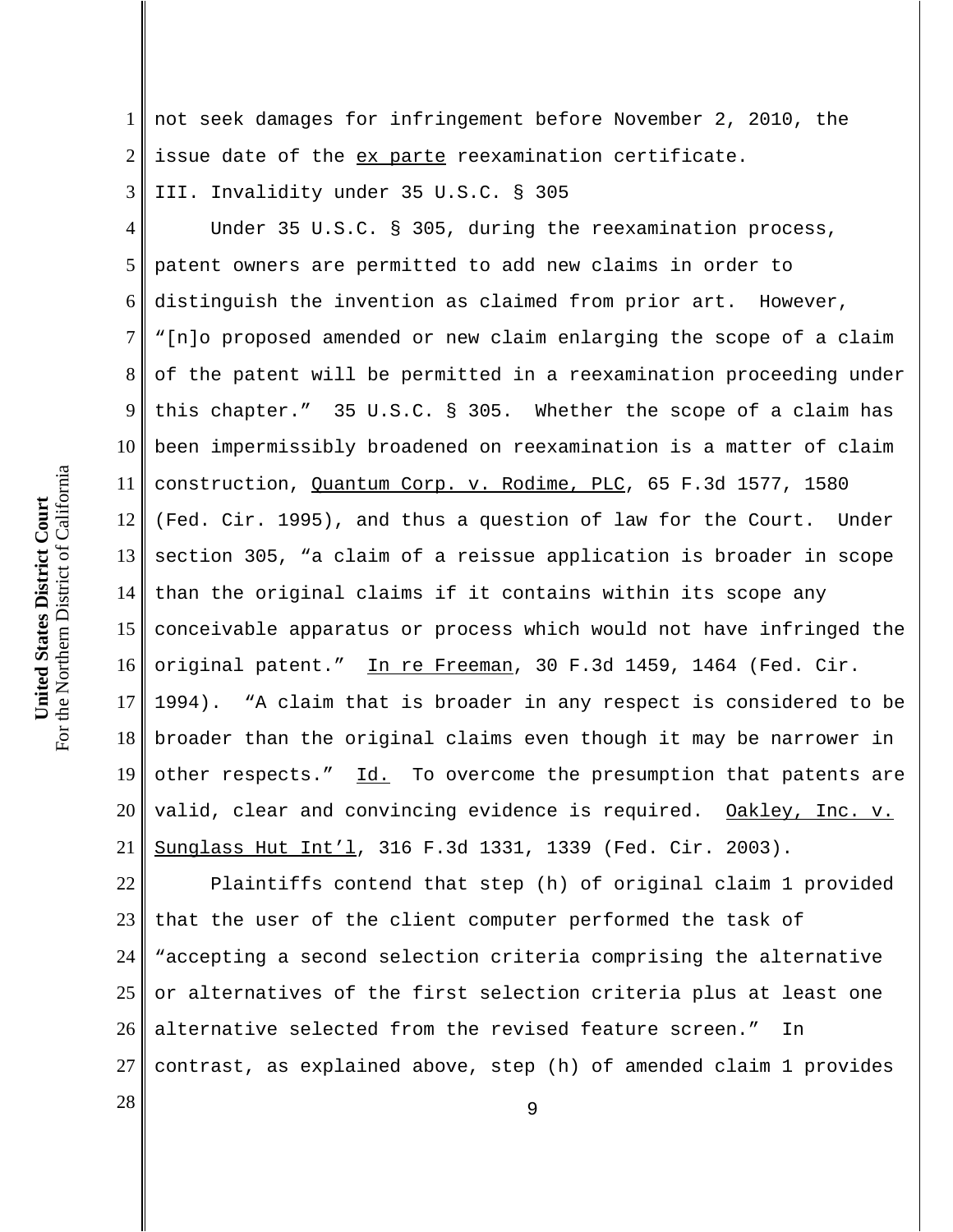1 2 3 that the server performs this task. Thus, Plaintiffs argue, amended claim 1 is broader because original claim 1 could not be infringed by a server.

4 5 6 7 8 The Court is not convinced that the language of the original claims supports the limitation advocated by Plaintiffs. Plaintiffs have not identified anything in the original claims indicating that the user necessarily performed the "accepting" task as defined in step (h).

9 10 11 12 Accordingly, the Court denies Plaintiffs' motion, to the extent it seeks summary judgment of invalidity under 35 U.S.C. § 305. This denial is without prejudice to renewal in connection with their motion for claim construction and summary judgment.

## CONCLUSION

14 15 16 17 18 19 20 21 22 23 24 For the foregoing reasons, the Court GRANTS Plaintiffs' motion in part and DENIES it in part. (Case No. C 10-4947 CW, Docket No. 41; Case No. C 10-5106 CW, Docket No. 46; Case No. C 10-5108 CW, Docket No. 43.) The Court summarily adjudicates that Kelora may not seek damages for infringement before November 2, 2010. Plaintiffs' motion is denied to the extent that it seeks summary judgment of invalidity based on the Court's invalidity judgment in PartsRiver. Plaintiffs' motion is denied without prejudice to the extent that it seeks summary judgment of invalidity based on 35 U.S.C. § 305; they may renew this request in connection with their motion for claim construction and summary judgment.

25 26 27 As discussed at the May 5, 2011 hearing, Case Nos. C 10-5106 CW and C 10-5108 CW shall be consolidated with Case No. C 10-4947 CW. The Clerk shall administratively close Case Nos. C 10-5106 CW

For the Northern District of California For the Northern District of California United States District Court **United States District Court**